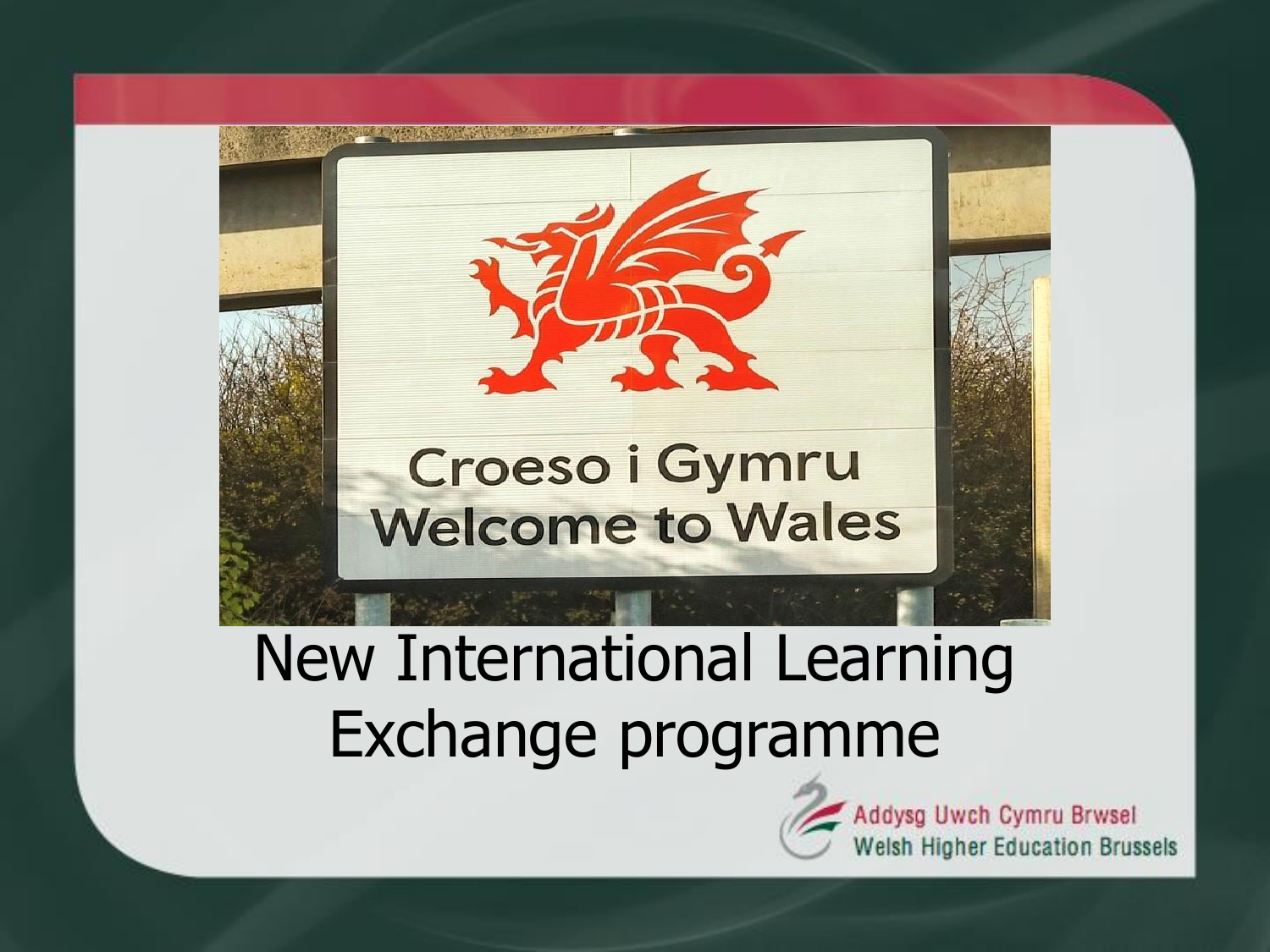- Why?
- Funding and duration
- Activities
- Mobility key features
- Welsh education sector
- Next steps
- Wider mobility/education scene

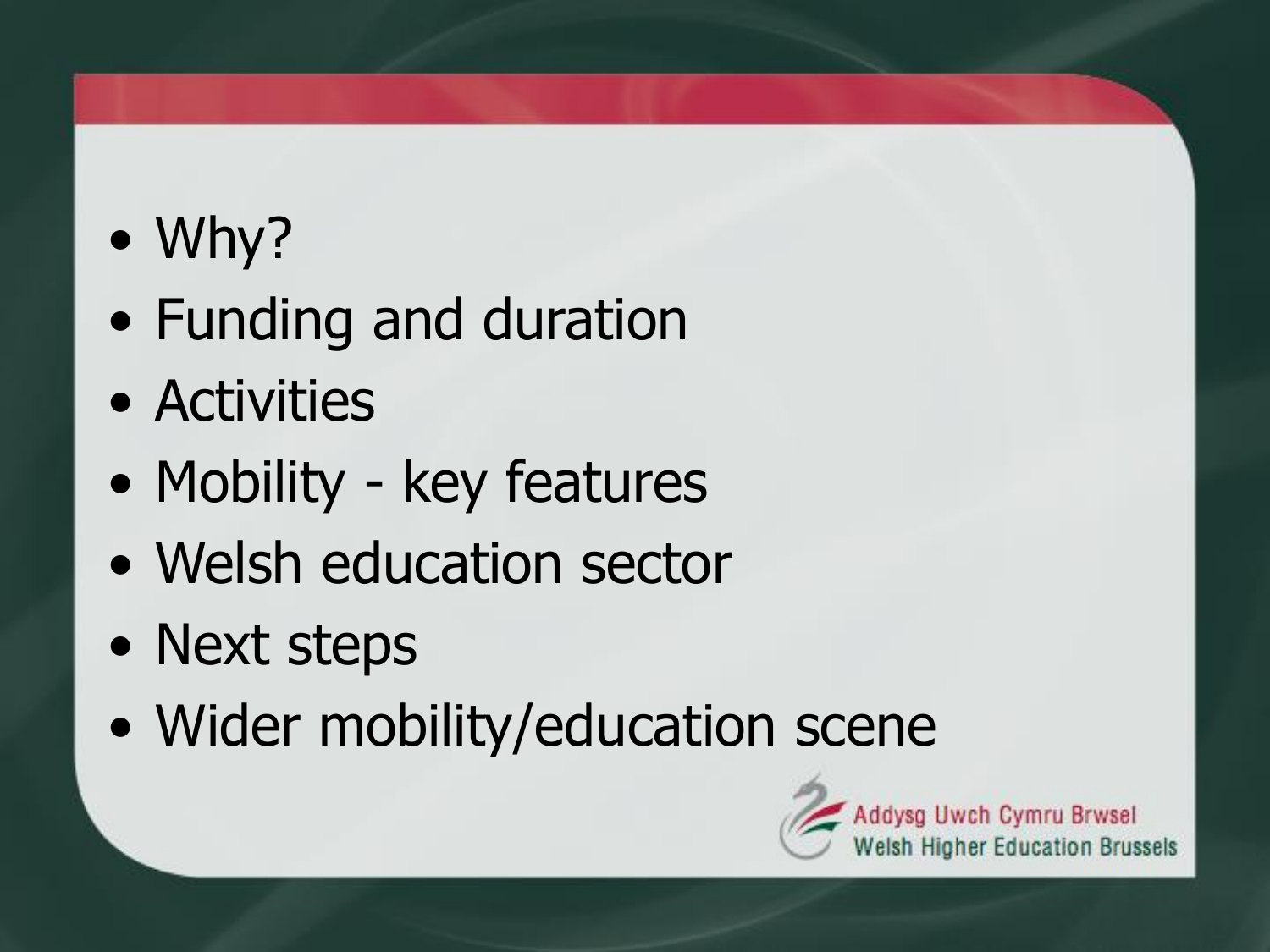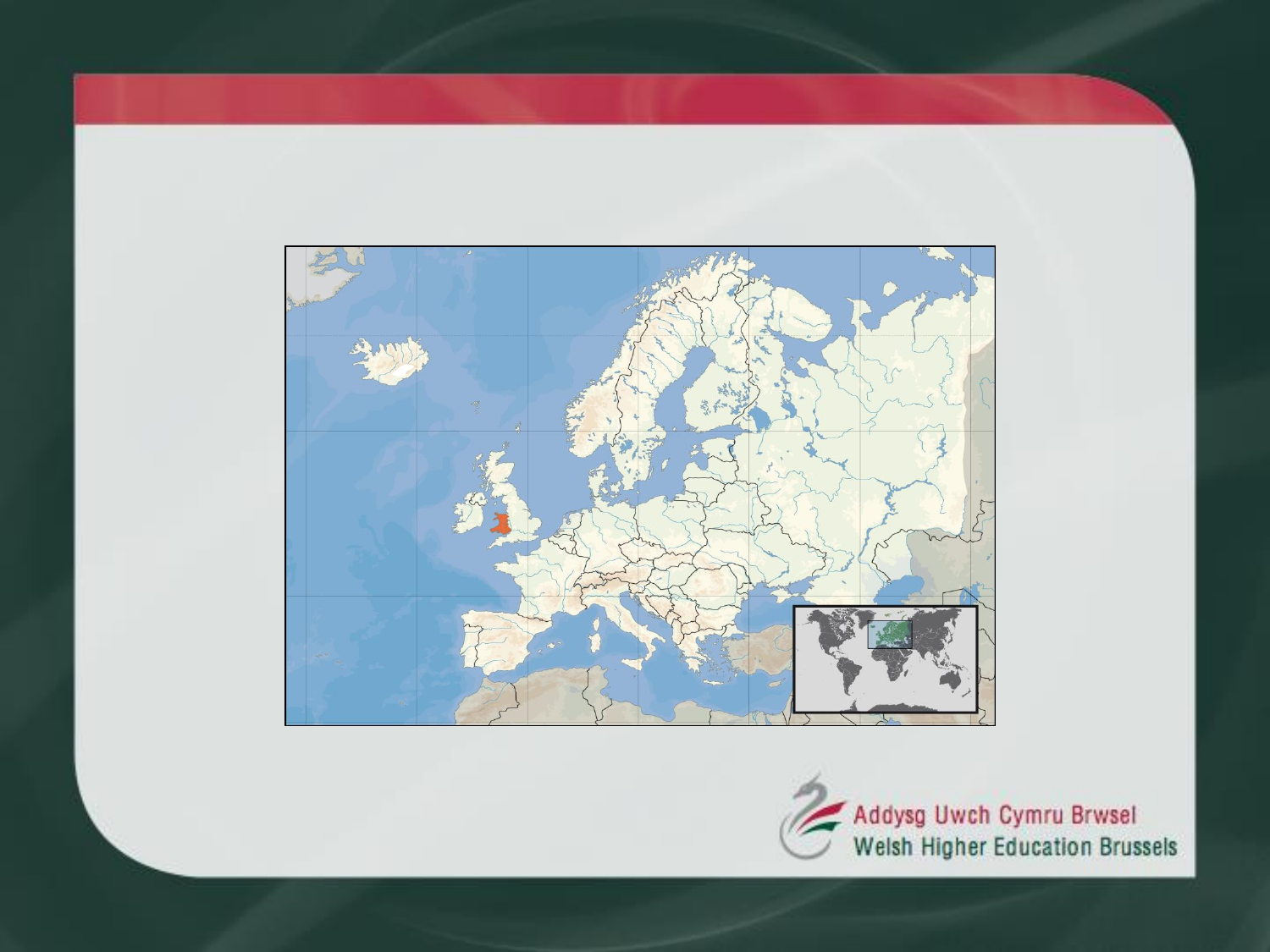# Why?

- Wales as an outward-looking and welcoming nation
- **Reciprocity**
- Strategic approach across education
- Global engagement but focus on Europe
- Opportunities for a cohort disadvantaged by the pandemic
- Support existing partnerships developed and funded through Erasmus

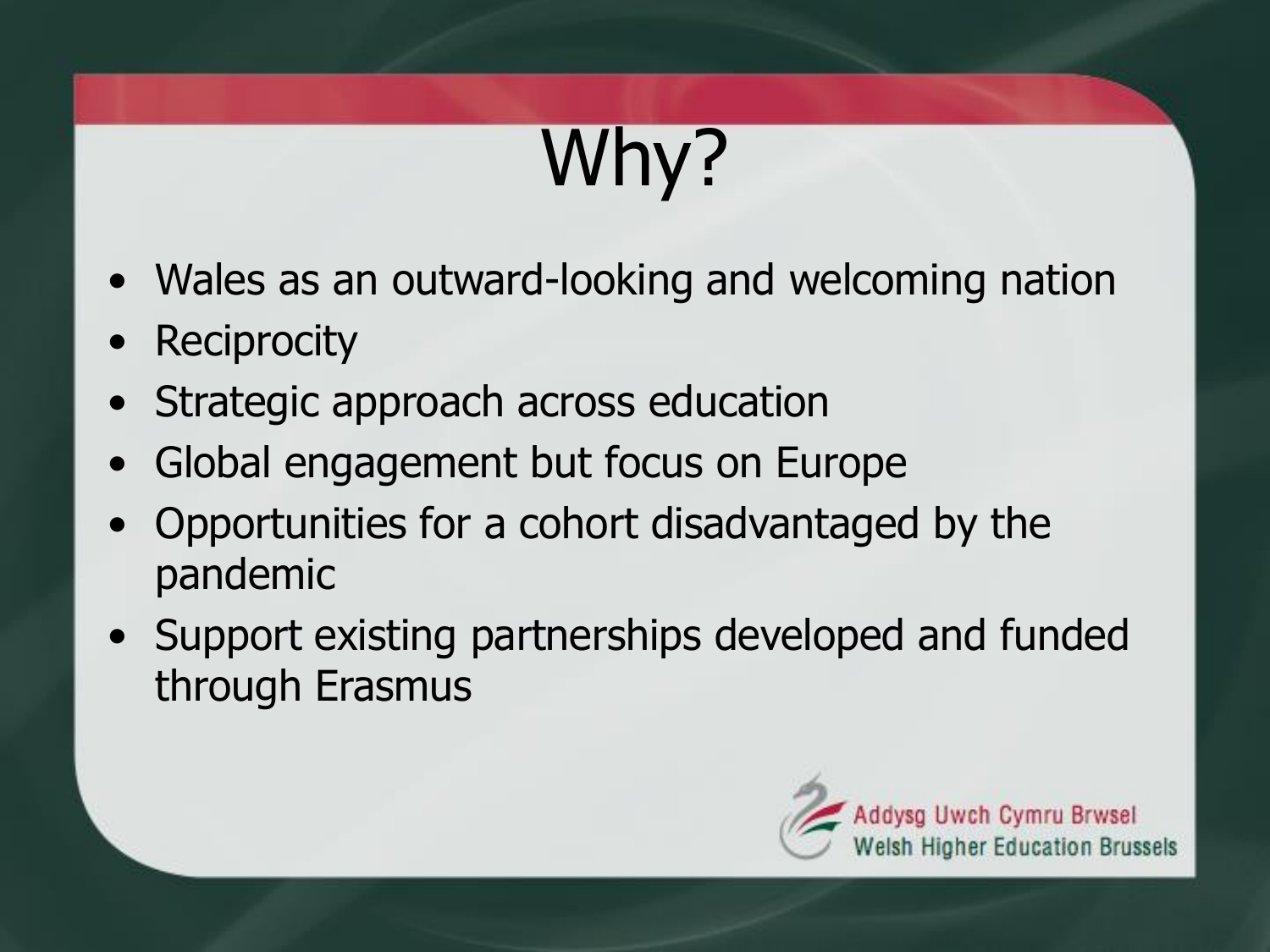## Funding and duration

- Announced by Welsh Government March 2021
- Welsh Government investment of £65m
- Programme will run from 2022-26
- Co-ordinated by Cardiff University and guided by an Advisory Board

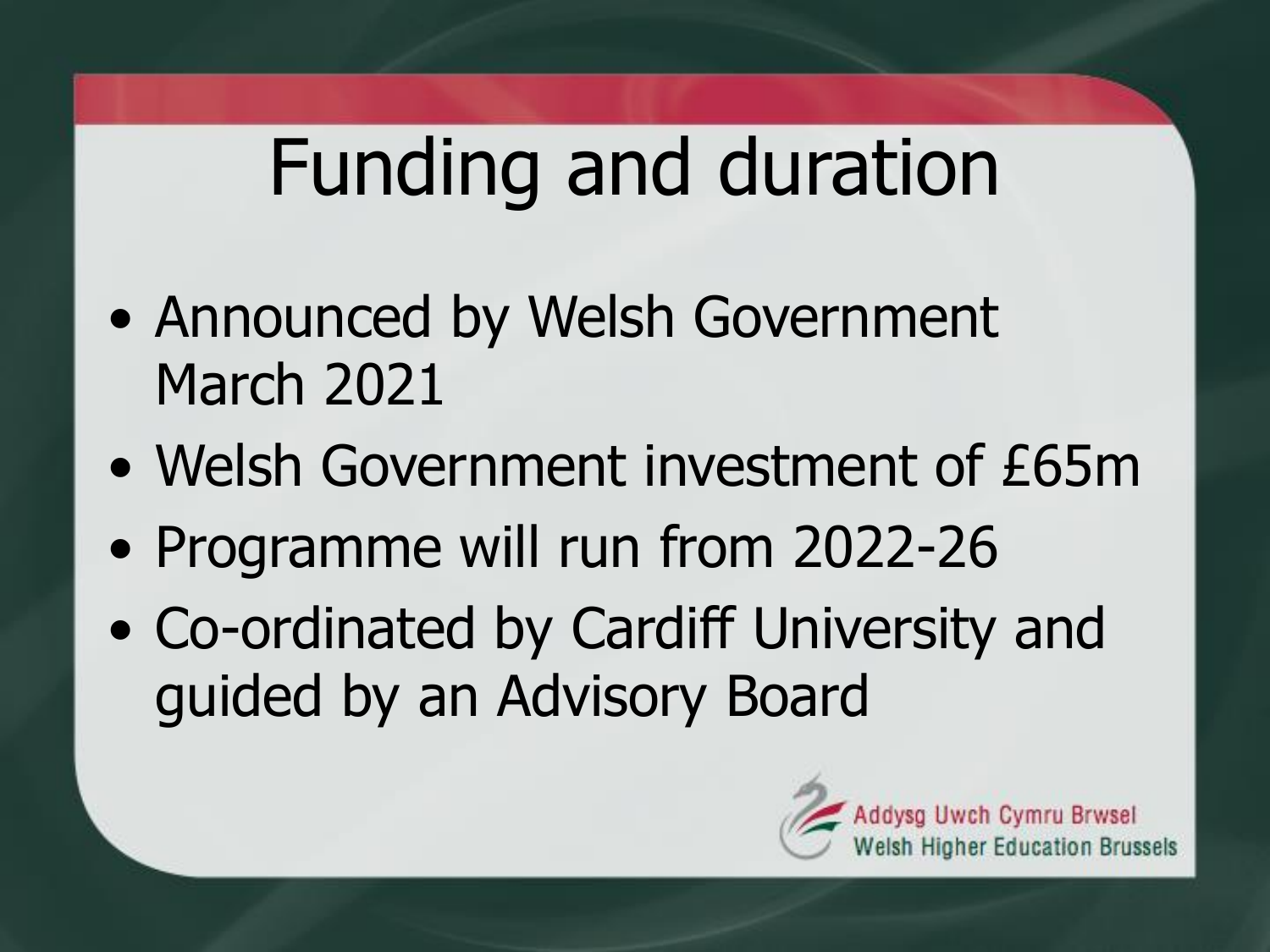### **Activities**

- Mobility support for a period of structured learning or work experience
- Continued support for Global Wales initiative – including Europe – providing strategic support to Welsh universities
- Support for institutional strategic partnerships including some research activities

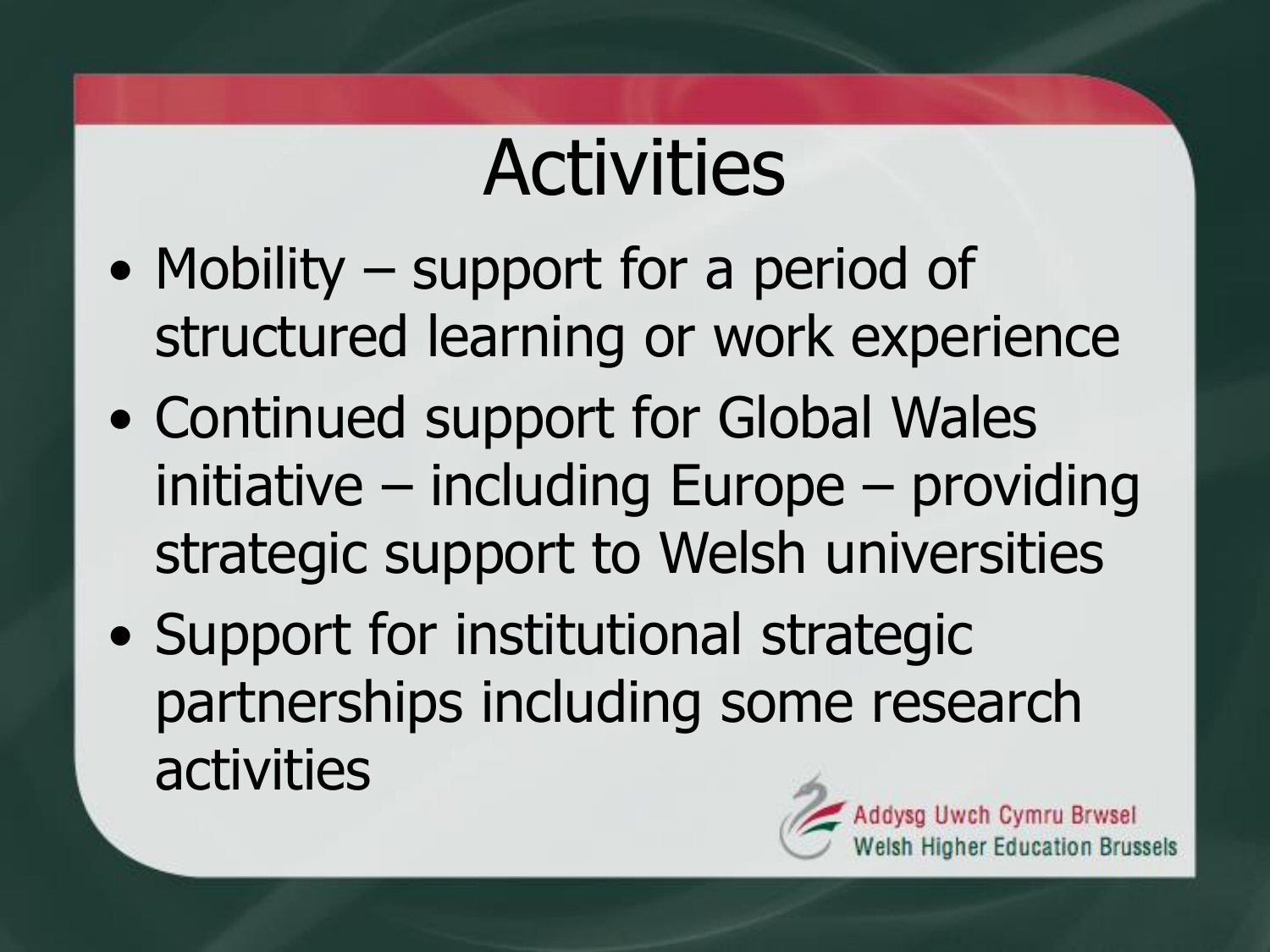# Mobility - key features

- Inward and outward mobility
- 15,000 participants from Wales to be mobile
- 10,000 participants to come to Wales for study or work
- Covers learners, educators and administrators
- Universities, VET, Adult Education, Youth and **Schools**
- Widening participation

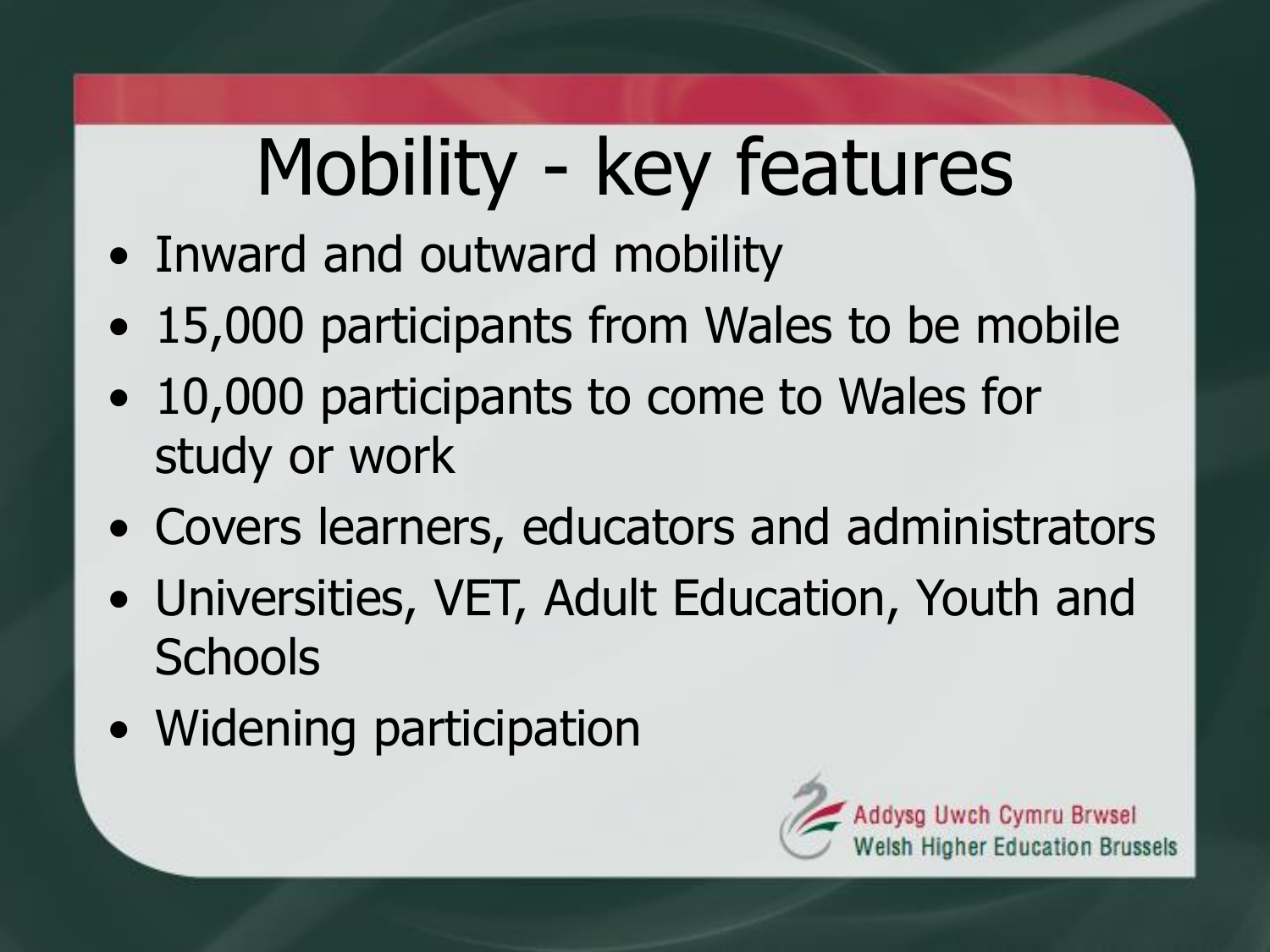### Welsh education sector

- 8 universities
- 14 colleges post-16 VET/ adult/ higher education/skills
- 1569 schools all levels

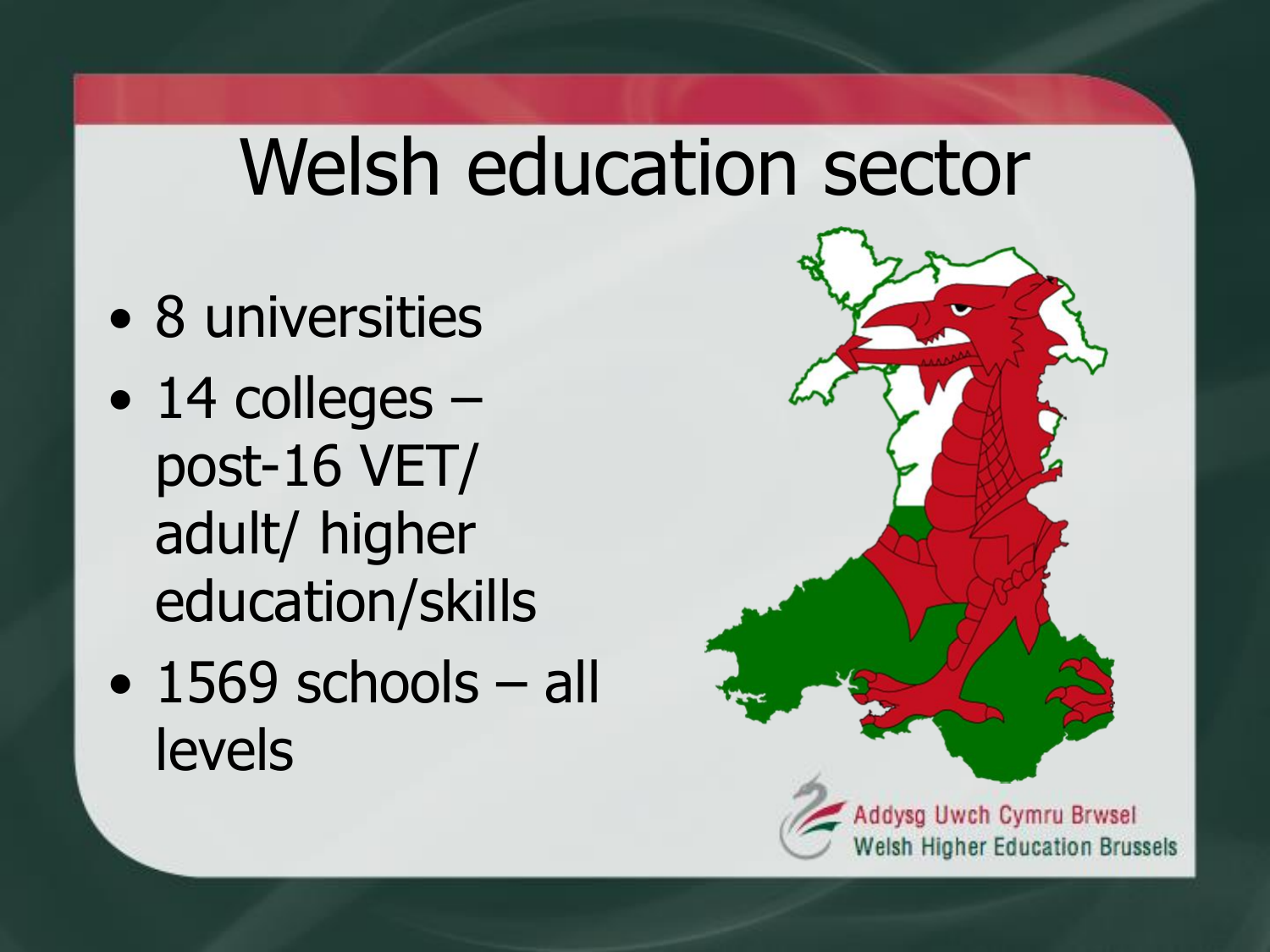### Next steps

- Programme development
- Input from stakeholders in Wales and partners outside Wales
- Organisations in Wales apply for funding Christmas 2021 (tbc)
- Funding awarded Spring 2022 (tbc)
- Programme activities start AY 2022/23

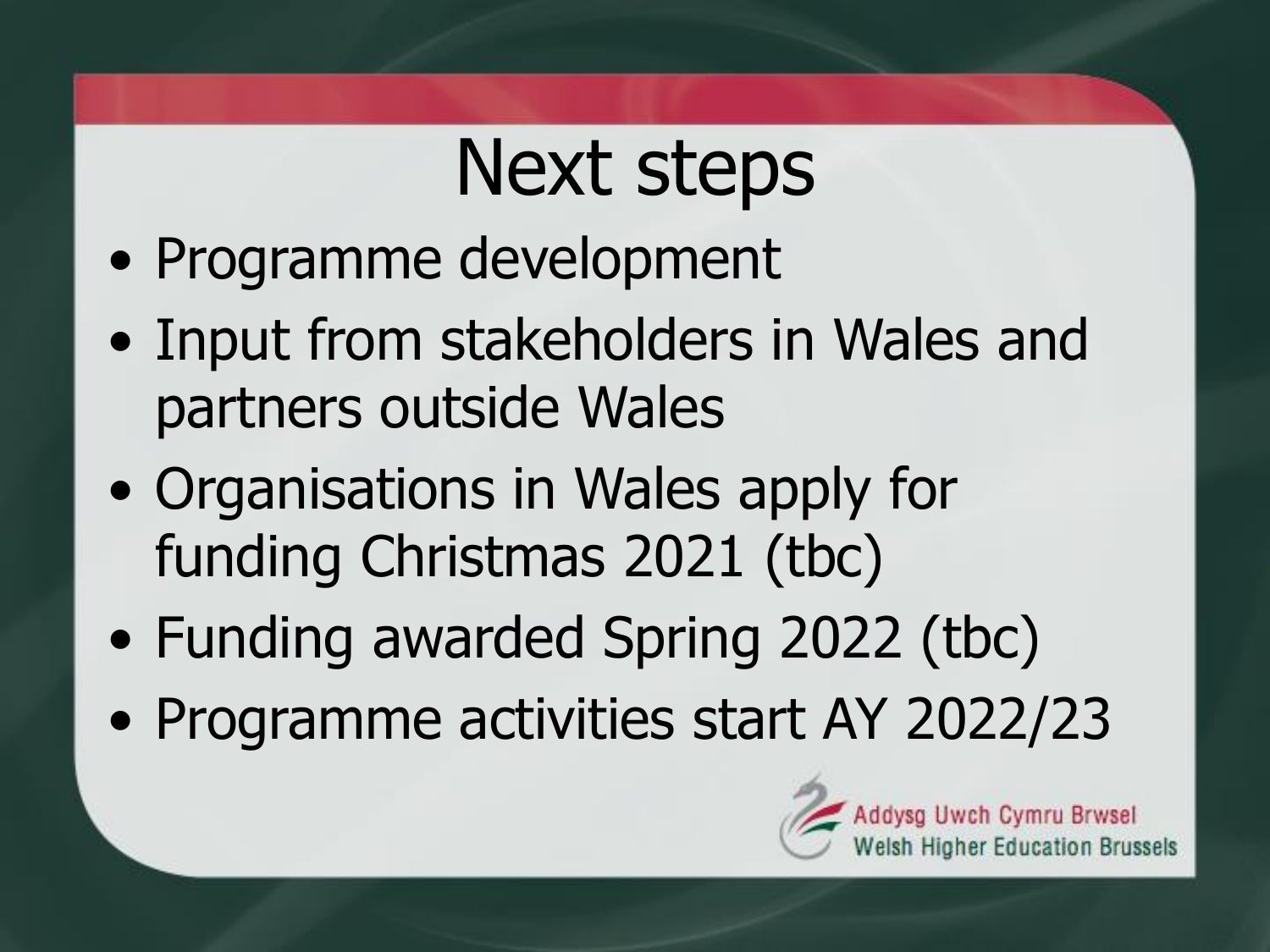### Wider mobility/ education scene

- UK organisations will be using Erasmus+ funding in 21/22
- Welsh universities will be participating in the UK wide Turing mobility programme – starts September 2021
- Erasmus+ countries will be able to send students to the UK
- Opportunities for UK organisations to participate in some Erasmus+ calls as third country entitiesAddysg Uwch Cymru Brwsel Ish Higher Education Brussels